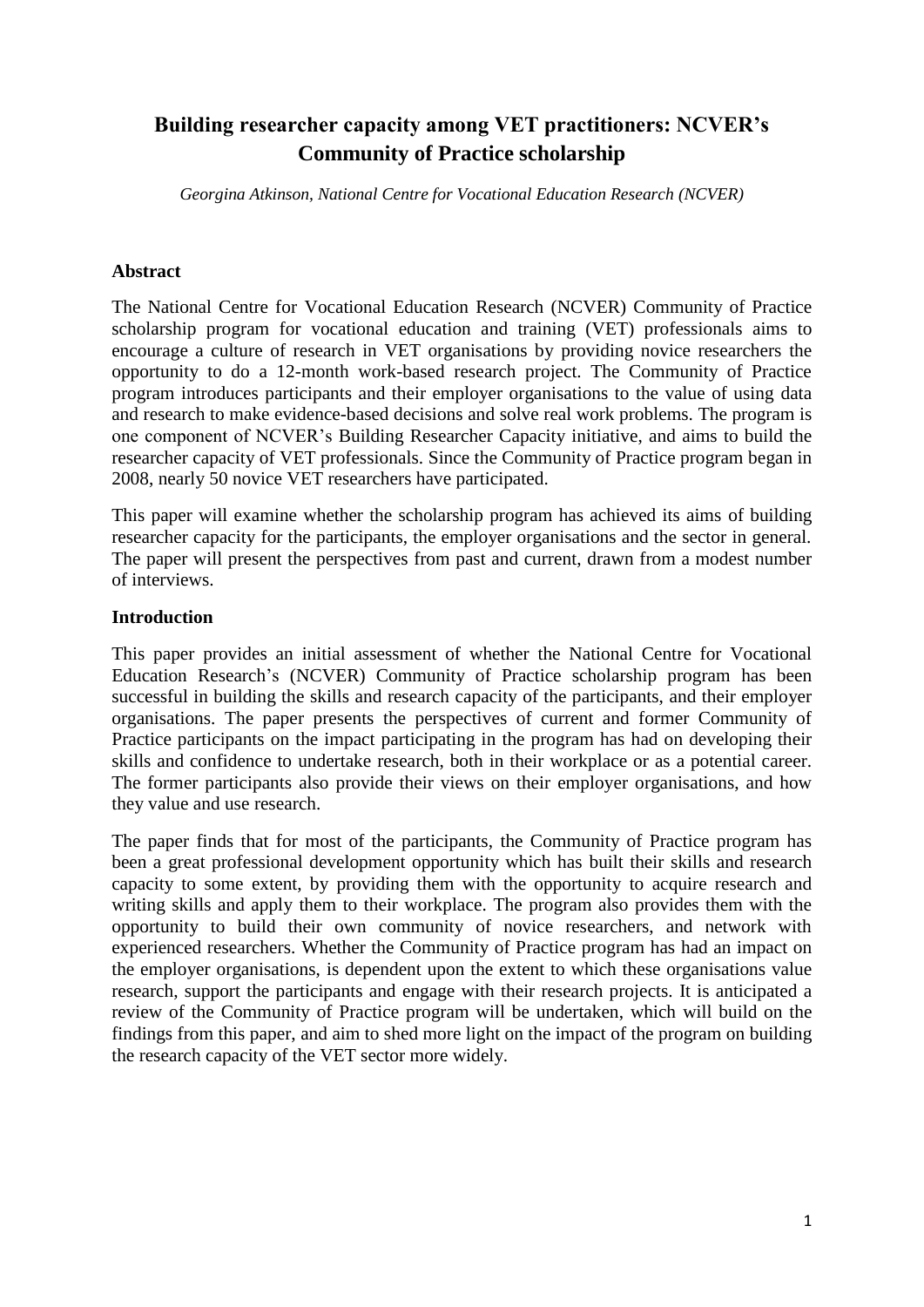## **Why does NCVER want to build researcher capacity?**

In 2006, a review (DEST 2006) of NCVER's research services found the number of research proposals received by NCVER from VET practitioners in VET institutions was low. Research commissioned by NCVER was generally awarded to university researchers, many of whom were funded repeatedly. The review recommended that NCVER introduce opportunities and programs to expand the pool of researchers in the VET sector. In response to the review, NCVER called for submissions on the topic of building researcher capacity, which led to the introduction of the Building Researcher Capacity (BRC) initiative. The BRC includes a number of programs with the aim to:

- attract experienced researchers from outside the VET sector
- encourage early-career researchers

 $\frac{1}{1}$ 

support VET professionals to undertake research.

NCVER's Communities of Practice program, which commenced in 2008, is one component of the BRC initiative. The concept of program originated from Suzy McKenna from the Department of Further Education, Employment, Science and Technology. The original aim of the program was to support VET professionals to undertake research, with a focus on building the research capacity of the VET sector by introducing VET practitioners to the research process and showing them and their institutions how they can use evidence-based research to inform policy and practice in the workplace. Although not an overt aim, the program can also act as a 'foot in the door' for VET practitioners who are interested in pursuing a research career, and can potentially lead to an increase in the number of VET professionals undertaking research in the VET sector.

The Communities of Practice program gives VET practitioners the opportunity to undertake a small research project and learn skills such as developing proposals, literature searching and reviewing, collecting data and writing a paper. These novice VET researchers spend 12 months researching a workplace problem and produce a paper on their research. The novice researchers learn how to: refine their topic, develop a proposal, undertake literature searching. They also learn various research methods and how to analyse data and write up the findings in a paper. Papers are then published on VOCEDplus in a special collection for new  $researchers<sup>1</sup>$ .

The scholarship winners are selected by a panel made up of representatives from NCVER, AVETRA, Work-based Education Research Centre (WERC) at Victoria University, Adult Learning Australia, TAFE Directors Australia, the Australian Council for Private Education and Training, and Group Training Australia. They receive a modest grant of \$4000 plus additional funding from their employer organisations.

Applications for the program have remained fairly consistent although there was an unexpected spike in 2011, with over 40 applications. However, numbers have been sitting around the mid-teens the past few years (see table 1). With up to ten scholarships available each year, applicants have a good chance of being successful.

[http://www.voced.edu.au/search/apachesolr\\_search/?filters=sm\\_metadata.collection:"CommunitiesOfPractic](http://www.voced.edu.au/search/apachesolr_search/?filters=sm_metadata.collection:%22CommunitiesOfPractice) [e"](http://www.voced.edu.au/search/apachesolr_search/?filters=sm_metadata.collection:%22CommunitiesOfPractice)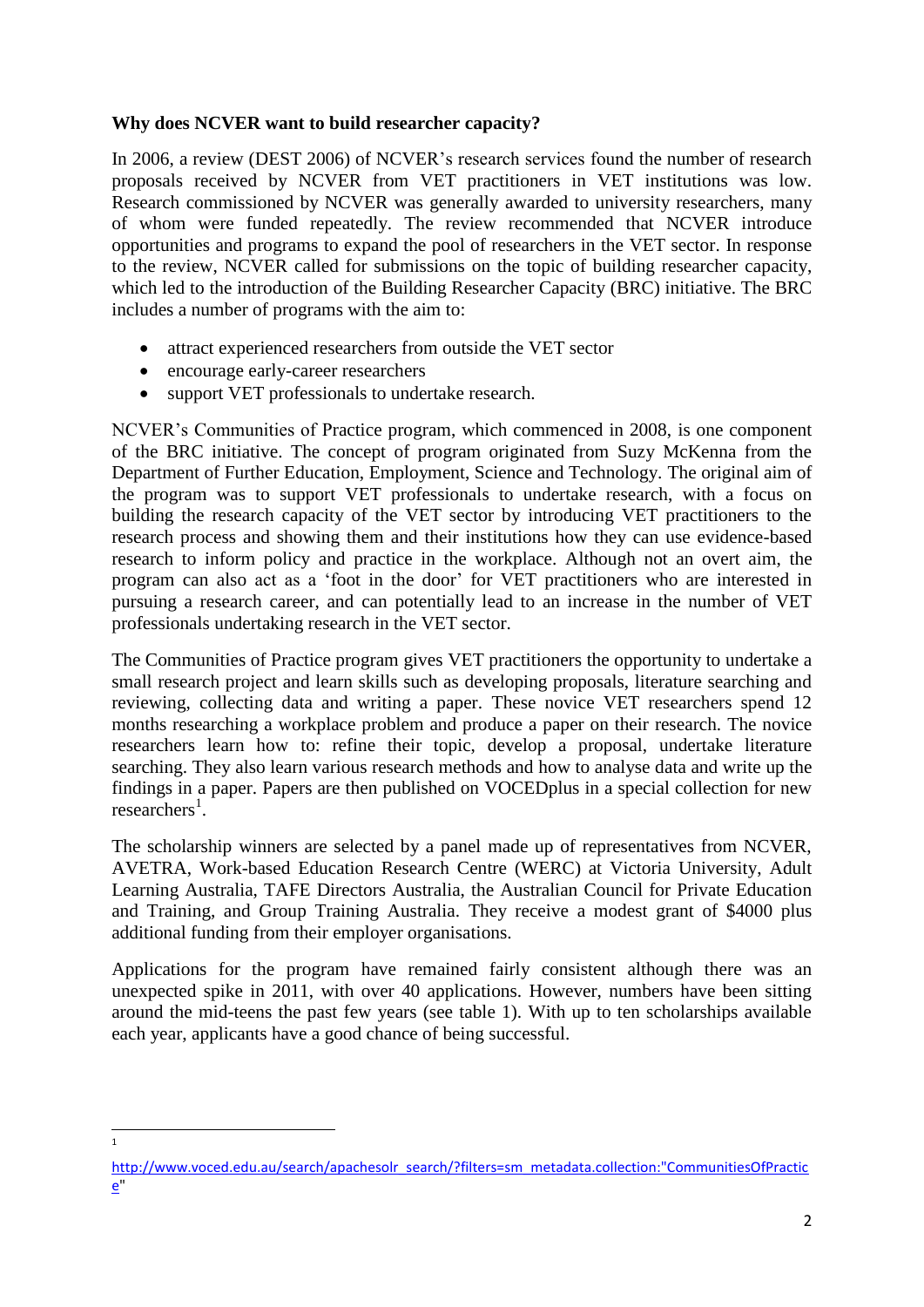| <b>Lavie</b> L | <b>NUMBER OF APPROXISING</b> |      |      |      |      |      |       |  |  |  |
|----------------|------------------------------|------|------|------|------|------|-------|--|--|--|
|                | Year                         |      |      |      |      |      |       |  |  |  |
|                | 2008                         | 2009 | 2010 | 2011 | 2012 | 2013 | Total |  |  |  |
|                |                              |      |      |      |      |      |       |  |  |  |
| <b>Total</b>   | 20                           | 26   | 16   | 42   | 13   | 17   | 134   |  |  |  |

# **Our community of practice**

**Table 1 Number of applications** 

During the course of the scholarship program participants attend two, two-day workshops, where they get the opportunity to meet each other and form the 'community'. The notion of 'community' is central to the program. The 'community' in this community of practice encompasses the participants, their employers, the mentors and the program managers at NCVER, WERC and AVETRA.

Throughout the program, the participants are supported by program managers at NCVER and WERC, experienced VET researcher mentors from the Australian Vocational Education and Training Research Association (AVETRA) and their own workplaces.

The mentor scheme has proven to be a particularly important part of the program, as mentors provide valuable knowledge and guidance about the research process. While not all mentoring partnerships have been successful, most of the participants have positive experiences with their mentors and value their guidance.

Likewise, support from employer organisations is also an integral part of the program. Employers are asked to make a matching contribution, which includes funding and time release. In an attempt to increase employer support for the participant and their research project, employers are now required to identify and sign-off the level of support being offered to the participant. They also approve the initial proposal and final paper. Participants are encouraged to have a 'critical friend' in the workplace who can advise them on issues related to their workplace. NCVER has also created a newsletter targeted to employers to keep them abreast of the communities of practice.

Along with the support of the workplace, mentors, WERC and NCVER, participants also support and learn from each other. The benefits of the communities of practice model, is that people with a shared interest and a shared practice (that is, they are VET professionals and novice researchers) who can share their experiences and learn from each other (Wenger 2006).

The Community of Practice participants do this through coming together at the two workshops and NCVER's annual No Frills conference, where they present a group session. They are encouraged to communicate and share knowledge and resources though a wiki and a social networking site. In a couple of cases, participants who live in close proximity to each other have met up to share their experiences.

Since the Communities of Practice program began in 2008, 48 novice VET researchers have participated. Currently, 28 papers have been published and another ten are in progress. Ten participants have withdrawn from the program, generally for health and work-related reasons (see table 2).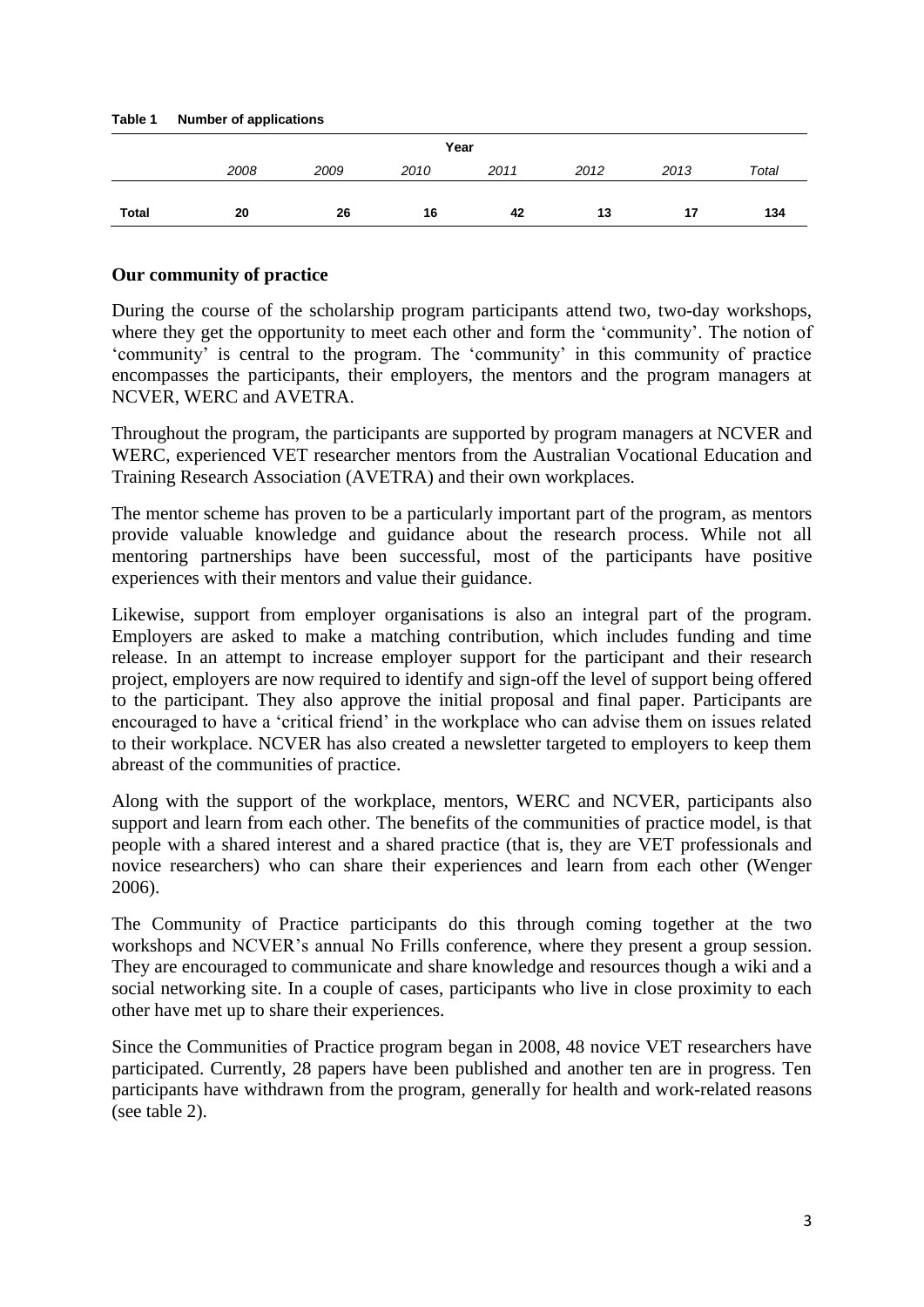| Year                           | No. of participants                             | No. completed                        | No. did not complete                               |  |  |
|--------------------------------|-------------------------------------------------|--------------------------------------|----------------------------------------------------|--|--|
| 2008                           | 10                                              | 4 published                          | 3 withdrew (change of job, health)                 |  |  |
|                                |                                                 |                                      | 3 did not complete                                 |  |  |
|                                |                                                 |                                      | 1 continued in 2009 with new<br>employer and topic |  |  |
| 2009                           | $10 + 1$ from 2008                              | 10 published                         | 1 withdrew (change of job)                         |  |  |
| 2010                           | 10<br>6 published, 1 deferred, 1 in<br>progress |                                      | 2 withdrew (health and work related<br>reasons)    |  |  |
| 2011                           | 10                                              | 8 published, 2 in progress           |                                                    |  |  |
| 2012                           | 7                                               | Due April 2013                       |                                                    |  |  |
| Total<br>(as at March<br>2013) | 48                                              | 38 (28 published, 10 in<br>progress) | 10                                                 |  |  |

**Table 2 Summary of participants in the community of practice (as at 1 March 2013)** 

#### **Measuring building researcher capacity: our method**

Measuring whether or not the communities of practice have been successful in building research capacity is a challenging task. Research capacity is not easily defined or measured and no targets were identified when the program commenced in 2008.

This paper aims to provide and initial assessment of the Community of Practice program and the extent to which it has built researcher capacity. Eight former participants (from 2008, 2009, 2010 and 2011) were asked to share their views on whether or not the program succeeded in building their own skills and research capacity, and the research capacity of their institutions. To maintain confidentiality, the participants and their employer organisations are not identified in this paper.

This paper also draws on information gleaned from a previous review of the program (Bartram, Stanwick & Loveder 2010), informal feedback from participants and program managers, and data from NCVER in regards to the number of publication page views on the NCVER and VOCEDplus websites and media citations.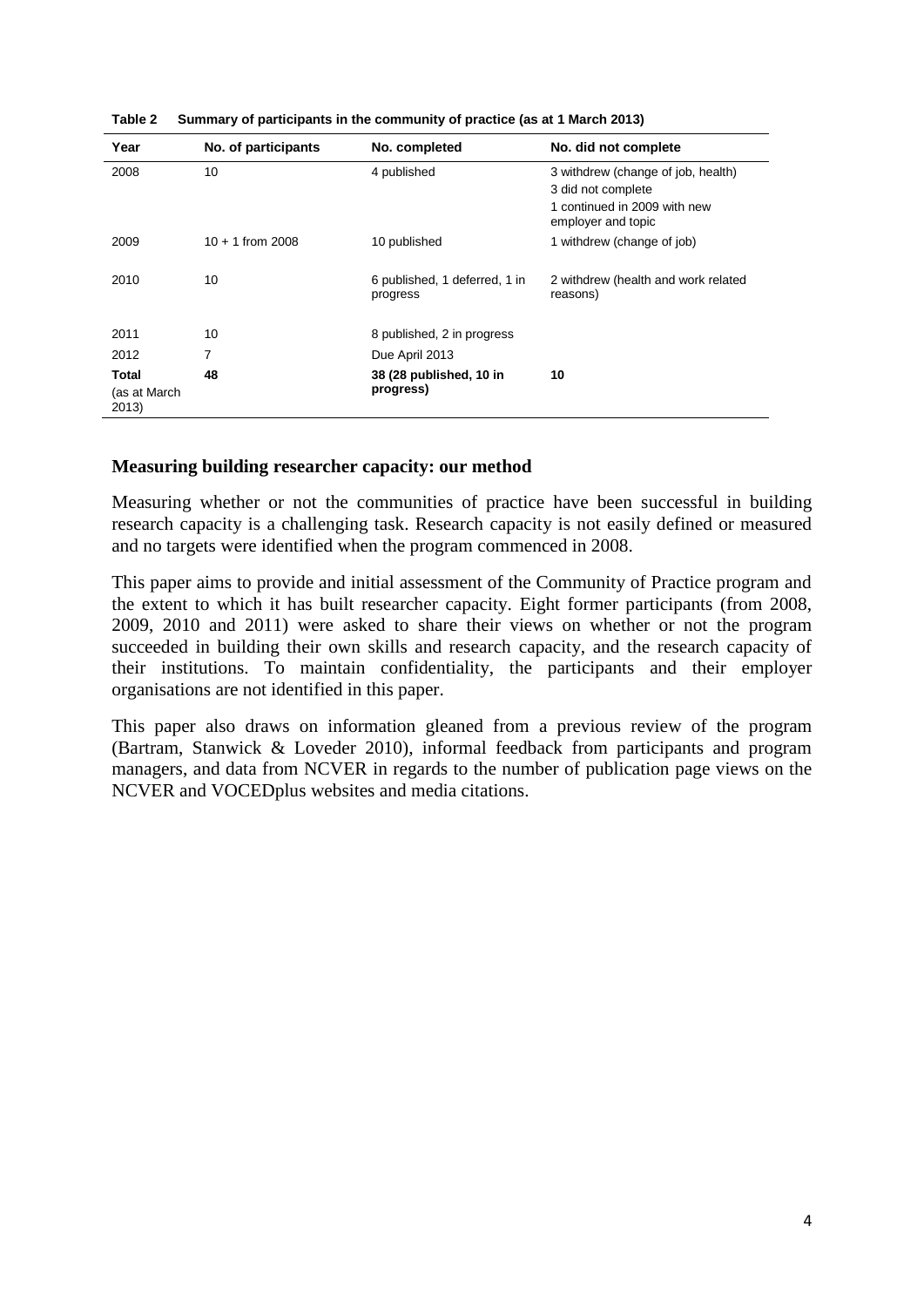## **Have the communities of practice worked in building researcher capacity?**

A review of the program undertaken in 2010 found the Community of Practice program is popular within the VET sector, and is seen as meeting an important need in helping to build researcher capacity among VET professionals, and promoting workplace-based research as valuable (Bartram, Stanwick & Loveder 2010).

The review found that the model underpinning the program was also valued. This includes the 'community of practice' aspect, the mentoring scheme and the employer support. Participants particularly valued the workshops, which gave them a chance to engage with their peers, and their mentors, who provided critical advice and guidance on the research process (Bartram, Stanwick & Loveder 2010).

Bartram, Stanwick and Loveder (2010) also identified the 'continuous improvement' philosophy of the program as another strength. The program has adapted over the years by drawing on advice from participants, program managers, and mentors to continue to inform and develop the model. This includes: altering the application form to better suit novice researcher, having two workshops each year instead of one, attempting to ensure better mentor match-ups, and attempting to ensure greater employer support for the participants and engagement in the program. Developing the program over the years appears to have paid-off, as each year, a greater percentage of participants complete the program (see table 1).

Another review of the Community of Practice program is planned. This review will build on this paper, and provide a more comprehensive analysis of whether the program has achieved its aims.

#### *...for the individual participants*

Bartram, Stanwick and Loveder (2010) found that participants have overwhelmingly reported benefits from participating in the program. This includes improving their research and writing skills, increasing their knowledge in their subject area and increasing their confidence with research. The participants also reported work-related benefits, including participants raising the profile of their work within their organisation as well as externally, and gaining promotions. The professional development aspect of the program, with a focus on research, is also noted by the Australian Workforce and Productivity Agency (AWPA) (2013, p.142).

In general, the participants interviewed for this paper agreed with the above sentiments. Particularly in regards to their professional development and the research skills they learnt through participating in the program and from their mentor. Many indicated that even though they may not be undertaking further formal research projects, they often use the skills they learnt in their day-to-day jobs.

A number of participants in the 2010 review also noted the confidence they gained from presenting their research to their peers and senior management and external conferences, such as No Frills and AVETRA conferences. Another outcome of the program is the opportunity for participants to network with more experienced researchers and be more connected with the broader VET research community (Bartram, Stanwick & Loveder 2010).

All of the participants interviewed for this paper had an interest in research and how it contributes to policy and practice in the workplace before they commenced the program, and most continue to be interested in research after completing their research.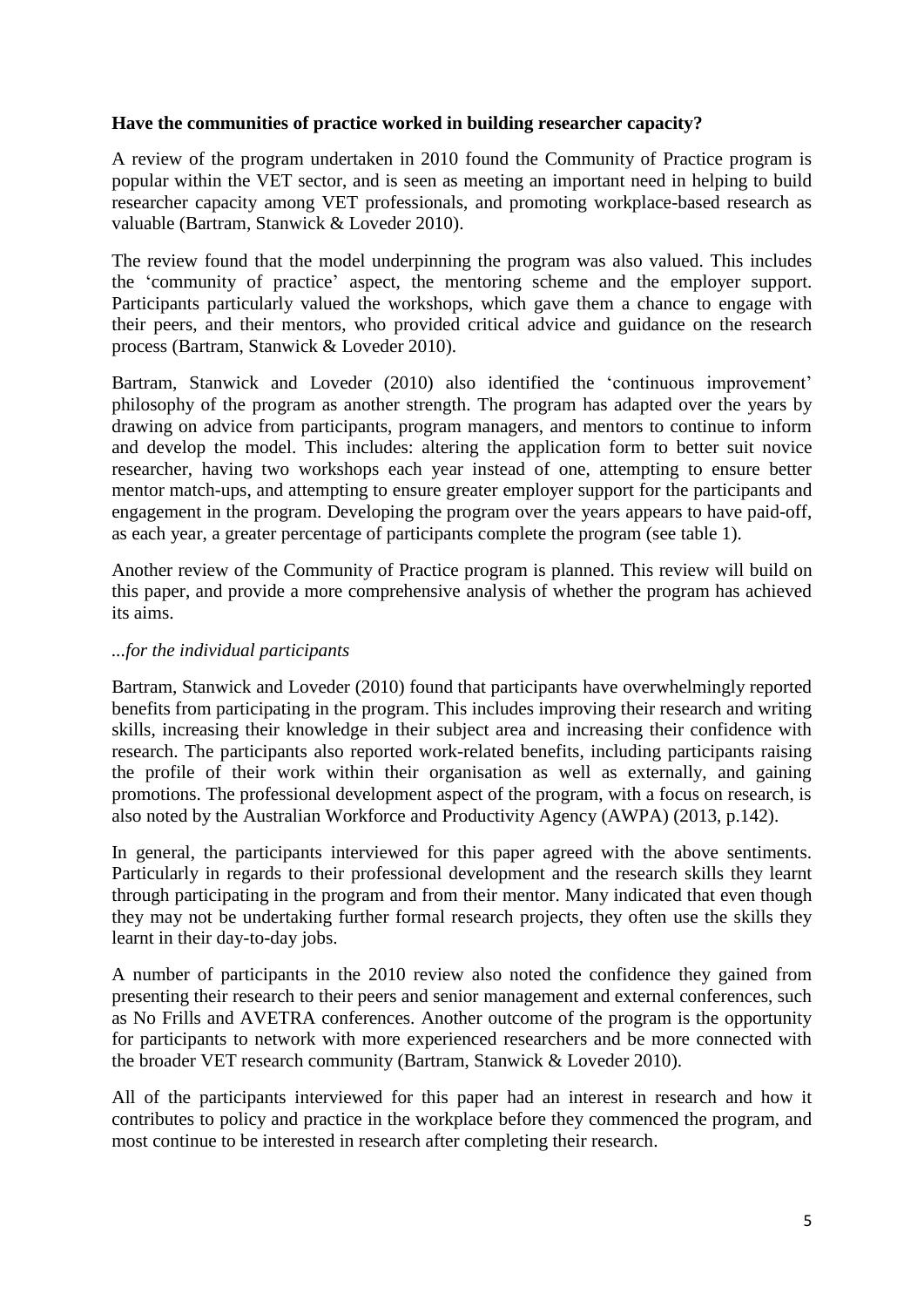For some, the opportunity to participate in the communities of practice acted as a stepping stone to pursing further research. Several participants (three the author is aware of) have since undertaken, or are undertaking a masters by research or a doctorate of philosophy. Others (2 of those interviewed) have been involved in other formal research projects, either as part of a research team, or in their role in their workplace. Several of the participants also belong to research committees in their organisations.

## *...for the employer organisations*

Bartram, Stanwick and Loveder (2010) found that most of the participants in the early years felt that their research had an impact on their workplace's policy and practice. This seems to be the case with the participants interviewed for this paper. Most participants indicated that their research was valued by their workplace. For example, research which evaluated programs was used by organisations when they undertook reviews of the programs. Other research projects informed the development of teaching and assessment tools, practices and strategies, or contributed to the organisation planning and built organisational knowledge.

Some of the workplaces are receptive to the research and a number of the participants are encouraged to present their findings to their colleagues and senior management. Bartram, Stanwick & Loveder (2010) find the Community of Practice helped organisations to be more aware of the range of research and statistical information available on VET.

Most of the participants are practitioners who are undertaking their research project on top of their normal role. Some participants are in the position where undertaking research is part of their role. These participants tend to receive more support from their employers.

Around a third of the participants interviewed identified a key person in their organisation who valued and promoted research within the workplace. This included encouraging employees to apply for the communities of practice, acting as a critical friend to participants, actively disseminating research (both research produced from the communities of practice and other research), and driving a research-focused agenda at the senior management level.

However, this positive level of engagement and support was not the experience of all the participants. Two of the participants interviewed indicated that their organisations were not interested in their research projects or the findings and how they could inform policy and practice. Informal feedback from other participants suggests that these are not isolated cases.

These participants, while positive about their experiences with the community of practice, suggested several reasons for the lack of support and interest from their institutes:

- A lack of research culture within the organisation meant that there is little support for their projects and interest in their research, and any impact it may have on practice.
- Two participants from mixed-sector institutes suggested that while research was integral to the higher education section of their institutes, the VET section did not seem as interested.
- Budget restraints meant that even if employer organisations are interested in research, it is not necessarily a high priority.
- For some of the participants, their employer organisations supported their participation as a professional development opportunity, but were not necessarily interested in the resulting research.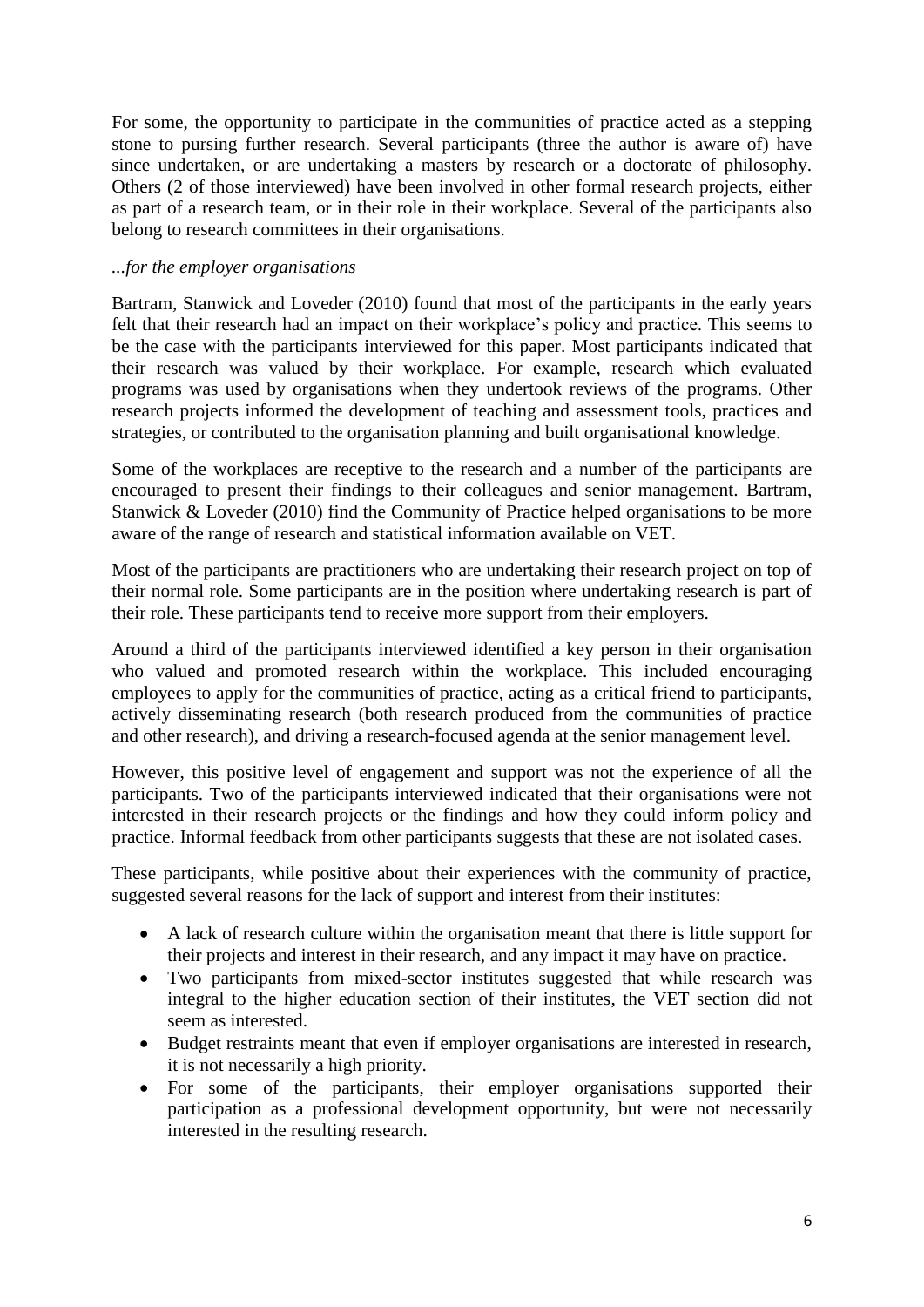Whether the community of practice program has had an impact on the employer organisations appears to depend on the extent to which these organisations value evidencebased research in the workplace and how it can contribute to policy and practice, and their position to fund such research. This also seems to have an impact on the level of support the participants received and the extent to which employer organisations engaged with their research projects.

#### *...for the sector*

As indicated above, Bartram, Stanwick and Loveder (2010) found the communities of practice program to be very popular in the VET sector. However its impact on the VET sector is difficult to measure.

The papers produced from the program, while varying in their level of quality, appear to be popular in the sector. Google Analytics data on the NCVER website shows that the average page views for each paper is 1400. The types of organisations most likely to look at the community of practice papers are TAFE institutes or colleges followed by government, private and other non-TAFE training organisation, and research organisations or universities.

NCVER has also created a special collection for new researchers on VOCEDplus. Since this collection was created in March 2012 it has had nearly 350 hits on the collections page, and over 1200 publication page views.

Some of the papers have generated modest media interest. Approximately half of the papers which have been published, either on the NCVER website or VOCEDplus, have featured in media, including various education sector newsletters and bulletins, Australian Policy Online, Sydney Morning Herald online.

Some of the participants are proactive in disseminating their research both within and outside of their organisations. Most of the participants have presented their findings to at least one conference, with one participant being invited to present her findings at five different conferences, and another being invited to submit her research to an international journal. On three occasions, participants have presented their findings to government officials to help inform government policies and strategies. Several participants have also reported sharing their research with other researchers who are studying similar topics.

In regards to Community of Practice program producing new researchers for the VET sector, it is unlikely the program will contribute to this significantly (Bartram, Stanwick & Loveder 2010). This is not surprising, given the program is not aimed specifically at budding career researchers, unlike other components of NCVER's Building Researcher Capacity initiative, but targeted to VET professionals with an interest in research who undertake small, workplace-based projects rather than academic research. Most of these novice researchers do not go on to further develop a career in VET research. Despite this, a handful of people do purse a research career, or undertake further research after participation in the program, which could be considered as an unanticipated bonus.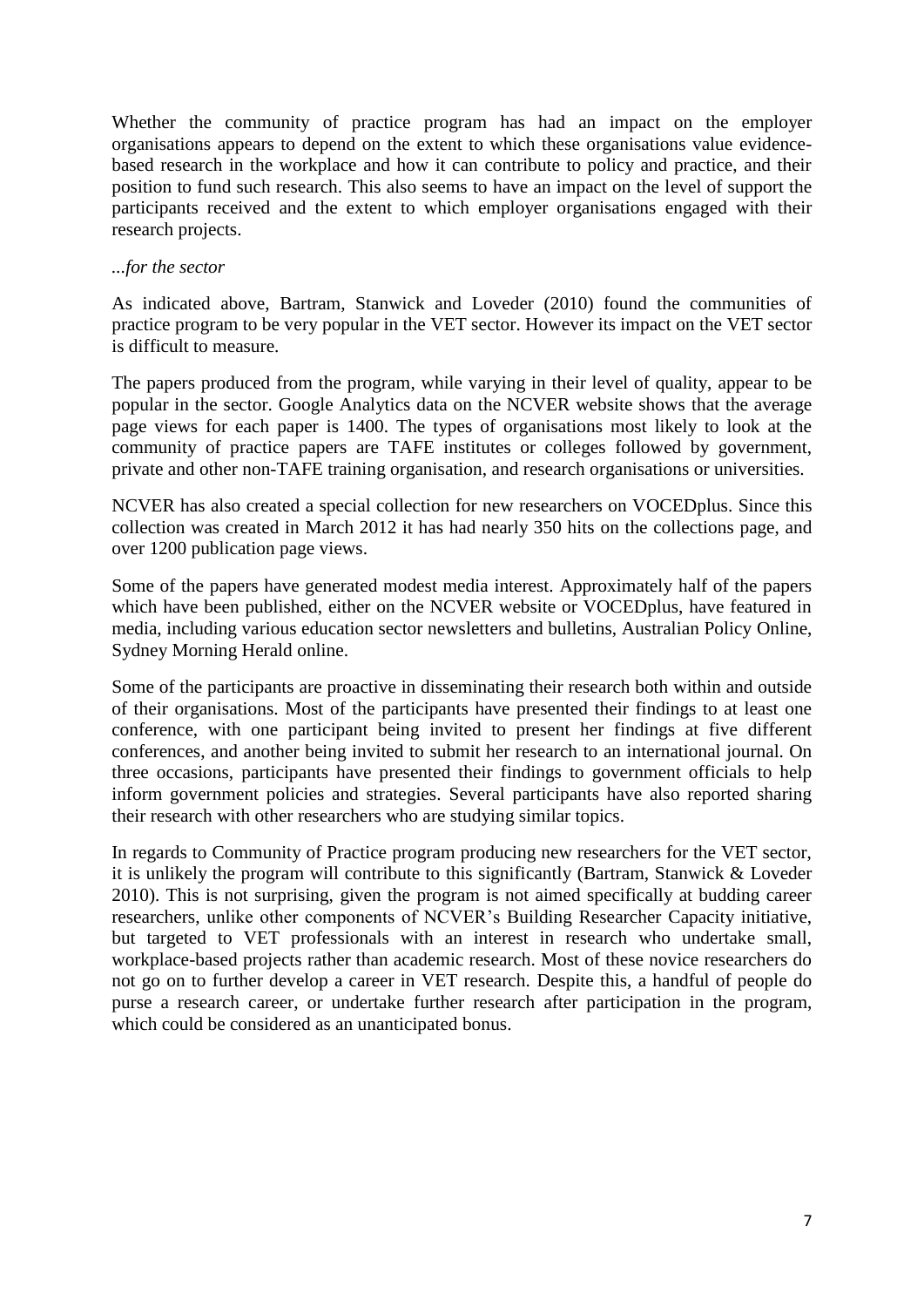# **Conclusion**

The Community of Practice program provides an opportunity for VET professionals and their employer organisations to undertake workplace-based research. Most participants had a positive experience with the program and felt they learnt valuable research skills and enjoyed the opportunity to be involved in the world of VET research as it relates to their workplace.

The impact of the program on the employer organisations varies. According to the experiences of the participants, it depends on the extent to which the organisations value research, support the participants and engage with their research projects. It is clear that some organisations engage with, and benefit from, the research much more than others.

Determining whether the program has been successful or not in building researcher capacity for the VET sector is not straightforward. While a small handful of participants use their experience in the Community of Practice program as a 'foot in the door' to pursuing a career in VET research, most participants are VET professionals with an interest in workplace-based research rather than academic research. As such, it is unlikely the program will produce many new researchers for the VET sector. That said the Community of Practice program appears to be helping to build research skills and capacity for most of the VET professionals who participate, and promoting workplace-based research as valuable to their employers.

A forthcoming review will further consider the impact of the program. In addition to building on the findings of this paper, it is anticipated the review will look at the experiences and outcomes of all 48 participants from 2008 to 2012 to see whether they continue to be involved in VET research. This includes considering the number of published papers and articles, conference/seminar/workshop participation, and applications for other grants and funding rounds. The review will consider what impact the research and research skills have had on employer organisations by including the perspectives of employers. The review will also consult program managers, mentors, and the Advisory Group. It is anticipated the review will provide a more comprehensive and thorough analysis of the degree to which the Community of Practice program has achieved its aims of building researcher capacity for participants, employer organisation and the broader VET sector.